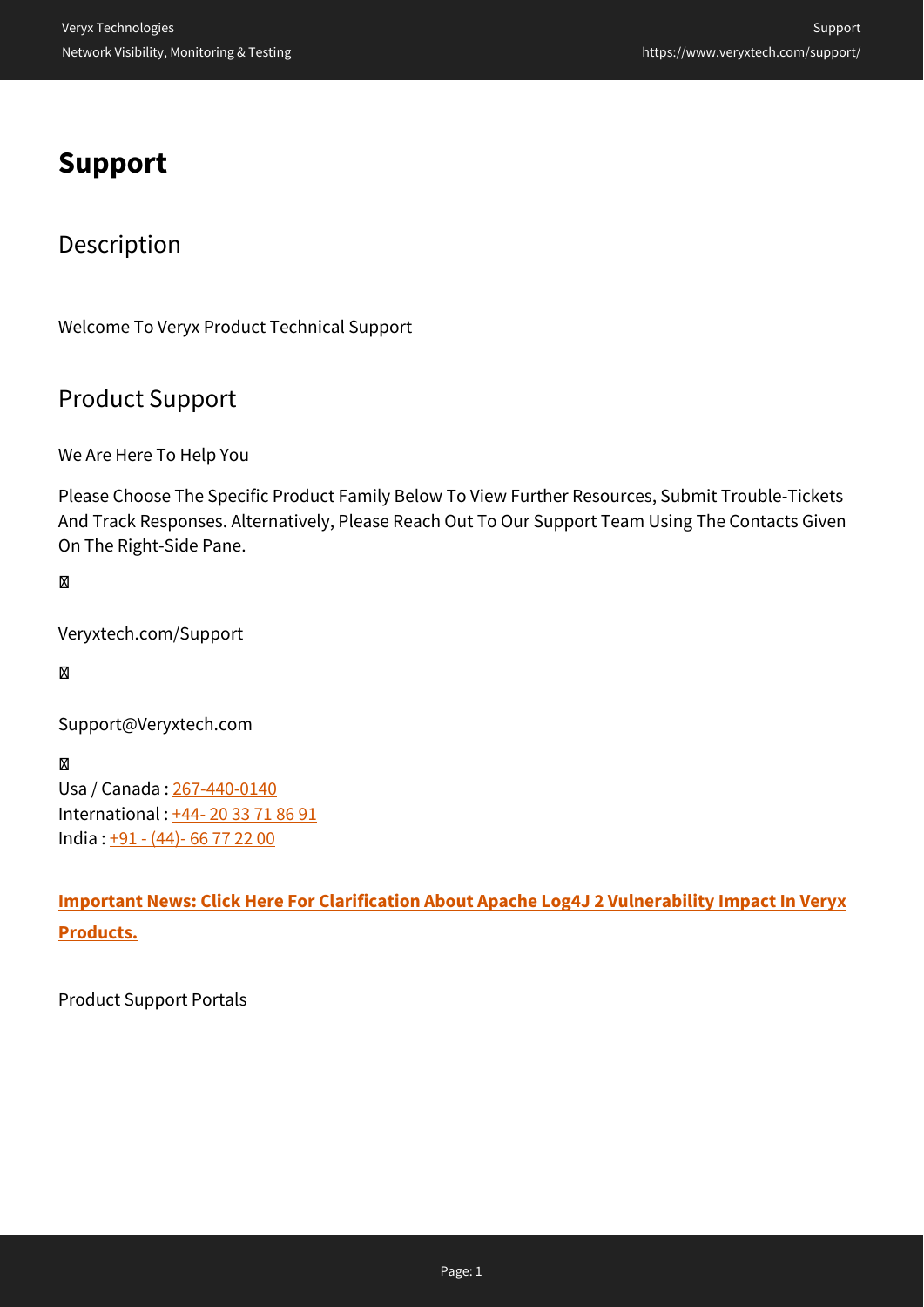#### Visibility & Monitoring



Cloudmon Itim

- Server, VM Monitoring
- Network Monitoring
- User Device Monitoring

#### [Go to Portal](https://cloudmon-itim-support.veryxtech.com/portal/)



#### Cloudmon Ntm

- Network Traffic Monitoring
- User Device Digital Experience Monitoring (DEM)

#### [Go to Portal](https://cloudmon-ntm-support.veryxtech.com/portal/)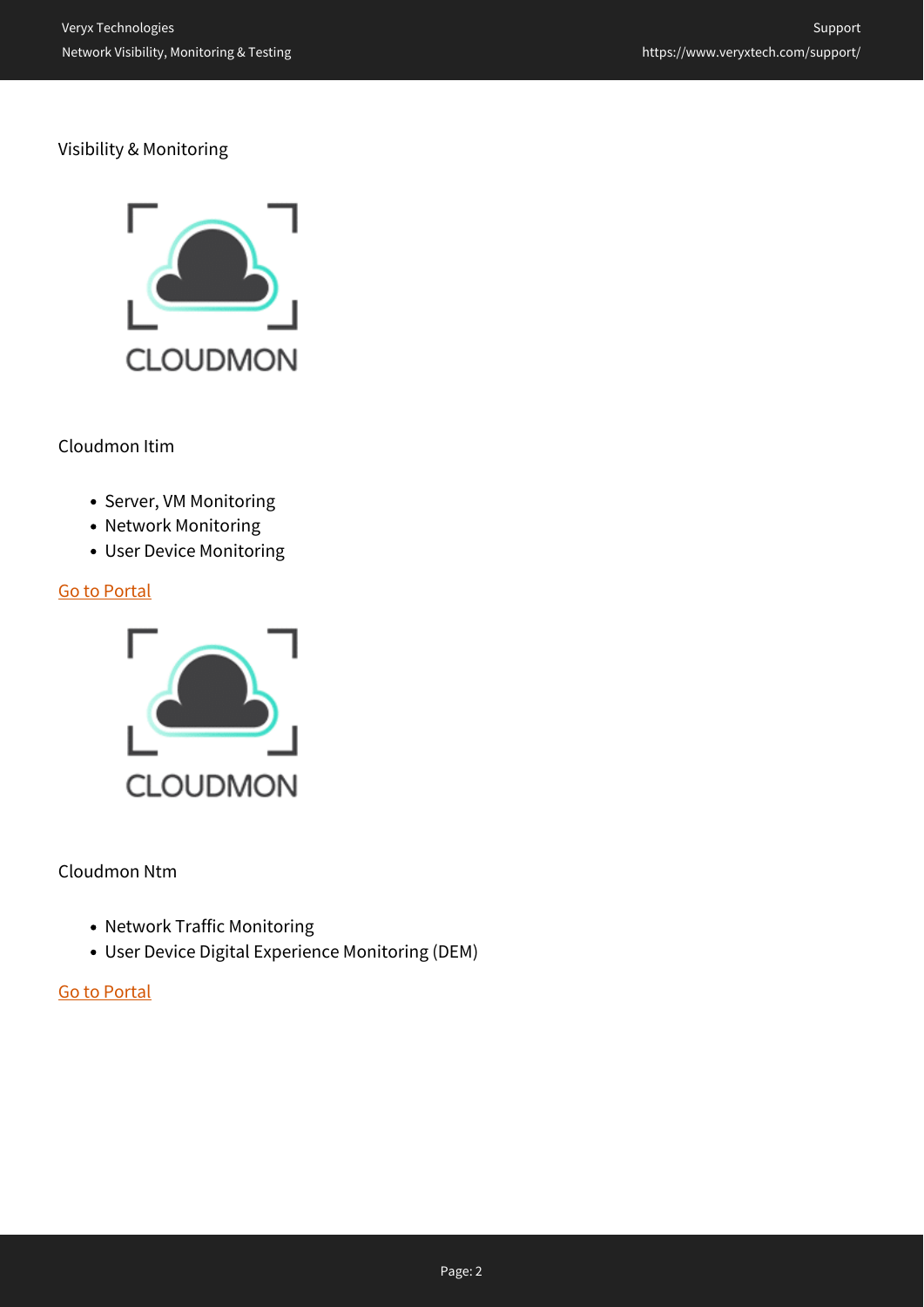

Veryx Vtap

Virtual Tap For Cloud Visibility

[Go to Portal](https://vtap-support.veryxtech.com)



Cloudmon-Telco

Active Network Monitoring

[Go to Portal](https://cloudmon-telco-support.veryxtech.com/portal/)

Test & Measurement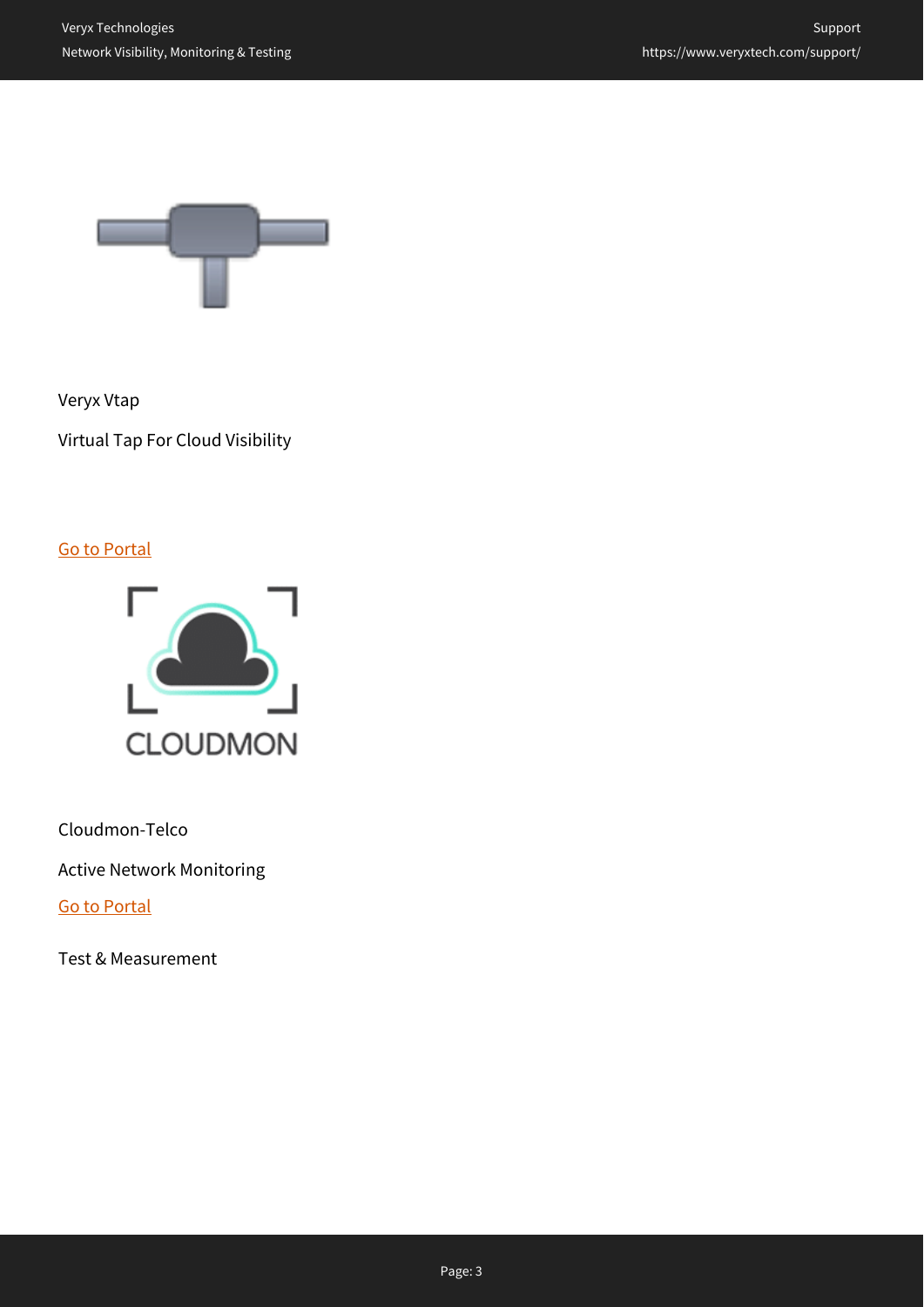

Attest

- ATTEST Test Framework
- ATTEST Test Suites

[Go to Portal](https://attest-support.veryxtech.com)



Samtest

- **ØSAMTEST Controller**
- **ØSAMTEST Test Libraries**
- Phy Probes & vProbes
- PkBlaster

[Go to Portal](https://samtest-support.veryxtech.com)